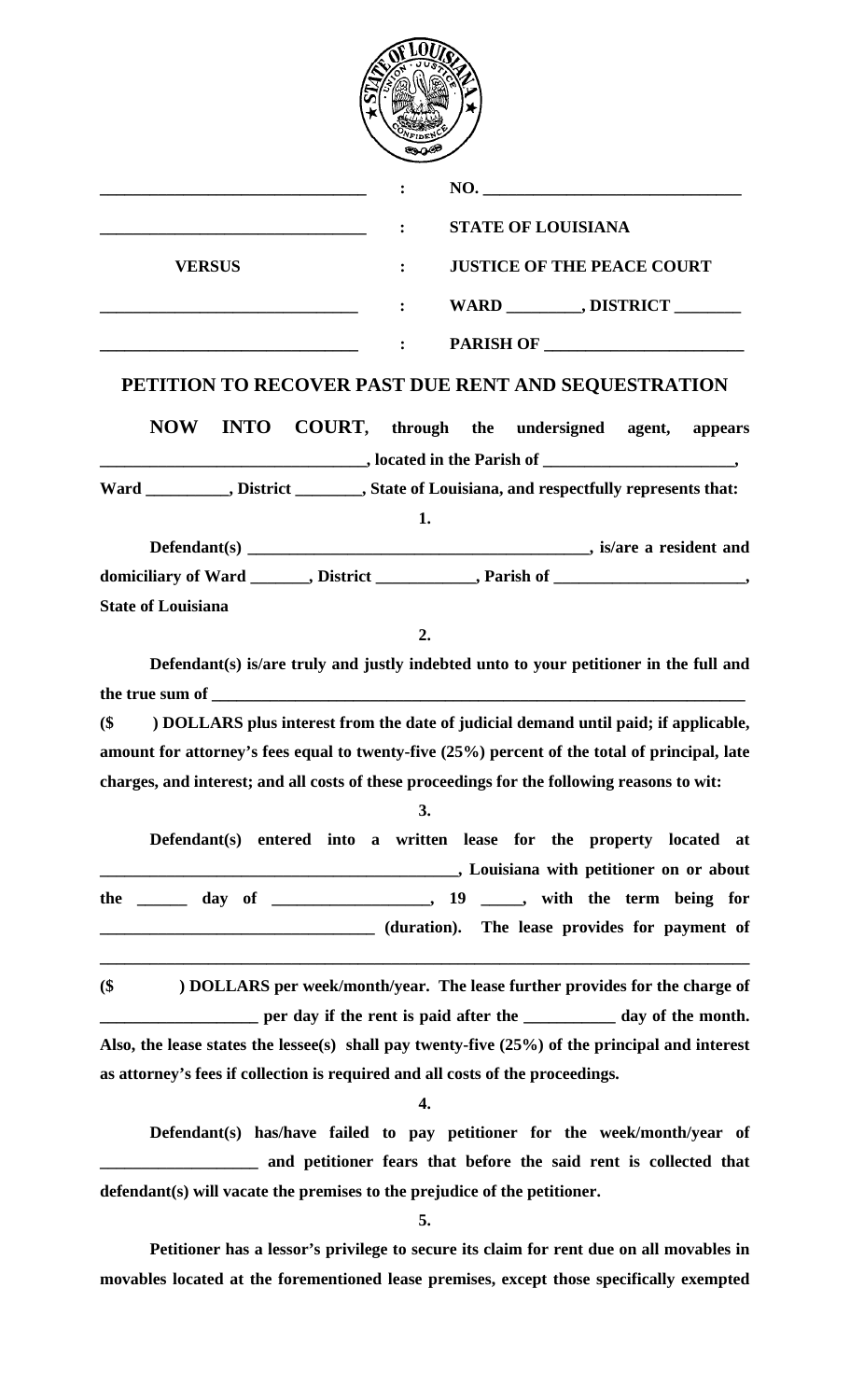**for seizure by La. R.S. 13:3881. All of the movables on which plaintiff has a privilege are in the possession of the defendant(s) and it is within the power of the defendant(s) to, and petitioner has good reason to believe that he/they will cancel, dispose of , or remove these movables form the territorial jurisdiction of this court during pendency of this suit. To protect petitioner's rights, it is necessary that a Sequestration issue, without bond, directing the Constable/Sheriff to seize all of the movables affected by the petitioner's privilege, and hold them subject to the further order of the court.** 

**WHEREFORE, petitioner prays that after due proceedings had, this Honorable Court render a Judgment for petitioner, \_\_\_\_\_\_\_\_\_\_\_\_\_\_\_\_\_, and against the defendant(s),** 

**\_\_\_\_\_\_\_\_\_\_\_\_\_\_\_\_\_\_\_\_\_\_\_\_\_\_\_\_\_\_\_\_\_, as follows:** 

- **(1) A Writ of Sequestration be issued, without bond the issuance of a writ of sequestration, without bond1 , and according to law, directing the Constable/Sheriff to seize and hold, subject to the further order of the court, all of the exempt movables located on the premises at \_\_\_\_\_\_\_\_\_\_\_\_\_\_\_\_\_\_\_\_, Louisiana.**
- **(2) Judgment in favor of petitioner and against defendant(s) for**

Plus legal interest from the <u>equal properties and the set of  $\frac{1}{2}$ </u> day of <u>equal properties</u> and  $\frac{1}{2}$  and  $\frac{1}{2}$  and  $\frac{1}{2}$  and  $\frac{1}{2}$  and  $\frac{1}{2}$  and  $\frac{1}{2}$  and  $\frac{1}{2}$  and  $\frac{1}{2}$  and  $\frac{1}{2$ **until paid, costs of court, if applicable, an attorney's fee of twenty-five (25%) percent of the total of principal, late charges, and interest; and 3. Further judgment maintaining the Writ of Sequestration and recognizing** 

**\_\_\_\_\_\_\_\_\_\_\_\_\_\_\_\_\_\_\_\_\_\_\_\_\_\_\_\_\_\_\_\_\_\_\_\_\_\_\_\_\_\_\_\_\_\_\_\_\_\_\_\_\_\_\_\_\_\_\_\_\_\_\_\_\_\_**

**\_\_\_\_\_\_\_\_\_\_\_\_\_\_\_\_\_\_\_\_\_\_\_\_\_\_\_\_\_\_\_\_\_\_\_\_\_\_\_\_\_\_\_\_\_\_\_\_\_\_\_\_\_\_\_\_\_\_\_\_\_\_\_\_\_\_**

**\_\_\_\_\_\_\_\_\_\_\_\_\_\_\_\_\_\_\_\_\_\_\_\_\_\_\_\_\_\_\_\_\_\_\_\_\_\_\_\_\_\_\_\_\_\_\_\_\_\_\_\_\_\_\_\_\_\_\_\_\_\_\_\_\_\_**

**\_\_\_\_\_\_\_\_\_\_\_\_\_\_\_\_\_\_\_\_\_\_\_\_\_\_\_\_\_\_\_\_\_\_\_\_\_\_\_\_\_\_\_\_\_\_\_\_\_\_\_\_\_\_\_\_\_\_\_\_\_\_\_\_\_\_**

**\_\_\_\_\_\_\_\_\_\_\_\_\_\_\_\_\_\_\_\_\_\_\_\_\_\_\_\_\_\_\_\_\_\_\_\_\_\_\_\_\_\_\_\_\_\_\_\_\_\_\_\_\_\_\_\_\_\_\_\_\_\_\_\_\_\_** 

 **petitioner's lessor's privilege on the properties in question. SERVICE INFORMATION: RESPECTFULLY SUBMITTED,** 

 $\overline{\phantom{a}}$  ,  $\overline{\phantom{a}}$  ,  $\overline{\phantom{a}}$  ,  $\overline{\phantom{a}}$  ,  $\overline{\phantom{a}}$  ,  $\overline{\phantom{a}}$  ,  $\overline{\phantom{a}}$  ,  $\overline{\phantom{a}}$  ,  $\overline{\phantom{a}}$  ,  $\overline{\phantom{a}}$  ,  $\overline{\phantom{a}}$  ,  $\overline{\phantom{a}}$  ,  $\overline{\phantom{a}}$  ,  $\overline{\phantom{a}}$  ,  $\overline{\phantom{a}}$  ,  $\overline{\phantom{a}}$ 

 **BY: \_\_\_\_\_\_\_\_\_\_\_\_\_\_\_\_\_\_\_\_\_\_\_\_\_\_\_\_\_\_\_** 

 **Acting Agent or Representative for:** 

 **(Plaintiff)**